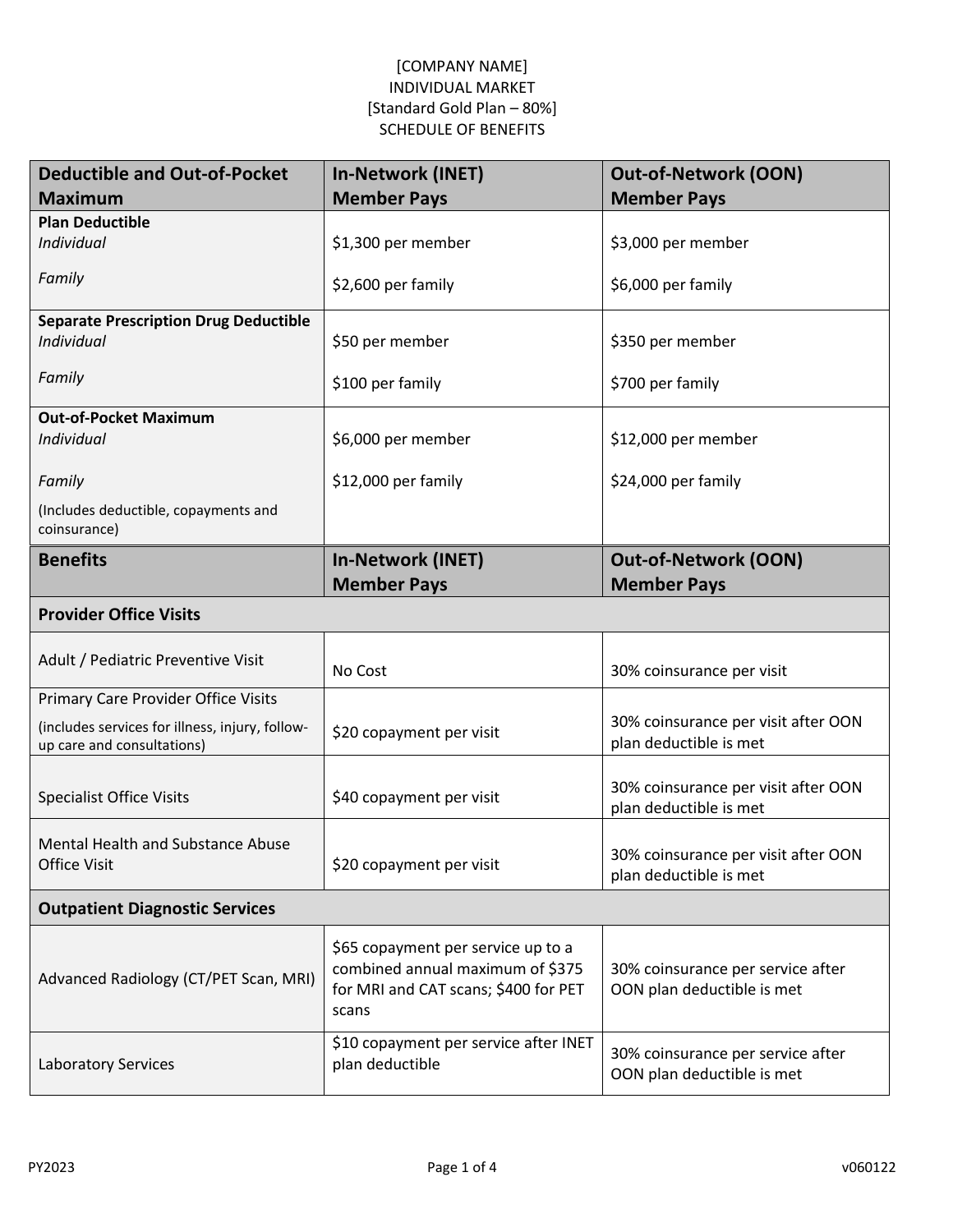| <b>Benefits</b>                                                                                                                                                                                                                                | In-Network (INET)                                                                                              | <b>Out-of-Network (OON)</b>                                                          |  |  |
|------------------------------------------------------------------------------------------------------------------------------------------------------------------------------------------------------------------------------------------------|----------------------------------------------------------------------------------------------------------------|--------------------------------------------------------------------------------------|--|--|
|                                                                                                                                                                                                                                                | <b>Member Pays</b>                                                                                             | <b>Member Pays</b>                                                                   |  |  |
| Non-Advanced Radiology (X-ray,<br>Diagnostic)                                                                                                                                                                                                  | \$40 copayment per service after INET<br>plan deductible                                                       | 30% coinsurance per service after<br>OON plan deductible is met                      |  |  |
| Mammography Ultrasound                                                                                                                                                                                                                         | \$20 copayment per service                                                                                     | 30% coinsurance per service after<br>OON plan deductible is met                      |  |  |
| *Prescription Drugs - Retail Pharmacy<br>(30-day supply per prescription)                                                                                                                                                                      |                                                                                                                |                                                                                      |  |  |
| Tier 1                                                                                                                                                                                                                                         | \$5 copayment per prescription                                                                                 | 30% coinsurance per prescription after<br>OON prescription drug deductible is<br>met |  |  |
| Tier <sub>2</sub>                                                                                                                                                                                                                              | \$35 copayment per prescription                                                                                | 30% coinsurance per prescription after<br>OON prescription drug deductible is<br>met |  |  |
| Tier 3                                                                                                                                                                                                                                         | \$60 copayment per prescription                                                                                | 30% coinsurance per prescription after<br>OON prescription drug deductible is<br>met |  |  |
| Tier 4                                                                                                                                                                                                                                         | 20% coinsurance up to a maximum of<br>\$100 per prescription after INET<br>prescription drug deductible is met | 30% coinsurance per prescription after<br>OON prescription drug deductible is<br>met |  |  |
| <b>Outpatient Rehabilitative and Habilitative Services</b>                                                                                                                                                                                     |                                                                                                                |                                                                                      |  |  |
| Speech Therapy                                                                                                                                                                                                                                 |                                                                                                                |                                                                                      |  |  |
| (40 visits per calendar year limit combined<br>for Rehabilitative physical, speech, and<br>occupational therapies, separate 40 visits<br>per calendar year limit combined for<br>Habilitative speech, physical and<br>occupational therapies.) | \$20 copayment per visit                                                                                       | 30% coinsurance per visit after OON<br>plan deductible is met                        |  |  |
| Physical and Occupational Therapy                                                                                                                                                                                                              |                                                                                                                |                                                                                      |  |  |
| (40 visits per calendar year limit combined<br>for Rehabilitative physical, occupational,<br>and speech therapies, separate 40 visits per<br>calendar year limit combined for<br>Habilitative physical, occupational and<br>speech therapies.) | \$20 copayment per visit                                                                                       | 30% coinsurance per visit after OON<br>plan deductible is met                        |  |  |
| <b>Other Services</b>                                                                                                                                                                                                                          |                                                                                                                |                                                                                      |  |  |
| <b>Chiropractic Services</b><br>(up to 20 visits per calendar year)                                                                                                                                                                            | \$40 copayment per visit                                                                                       | 30% coinsurance per visit after OON<br>plan deductible is met                        |  |  |
| Diabetic Equipment and Supplies*                                                                                                                                                                                                               | 30% coinsurance per<br>equipment/supply                                                                        | 30% coinsurance per<br>equipment/supply after OON plan<br>deductible is met          |  |  |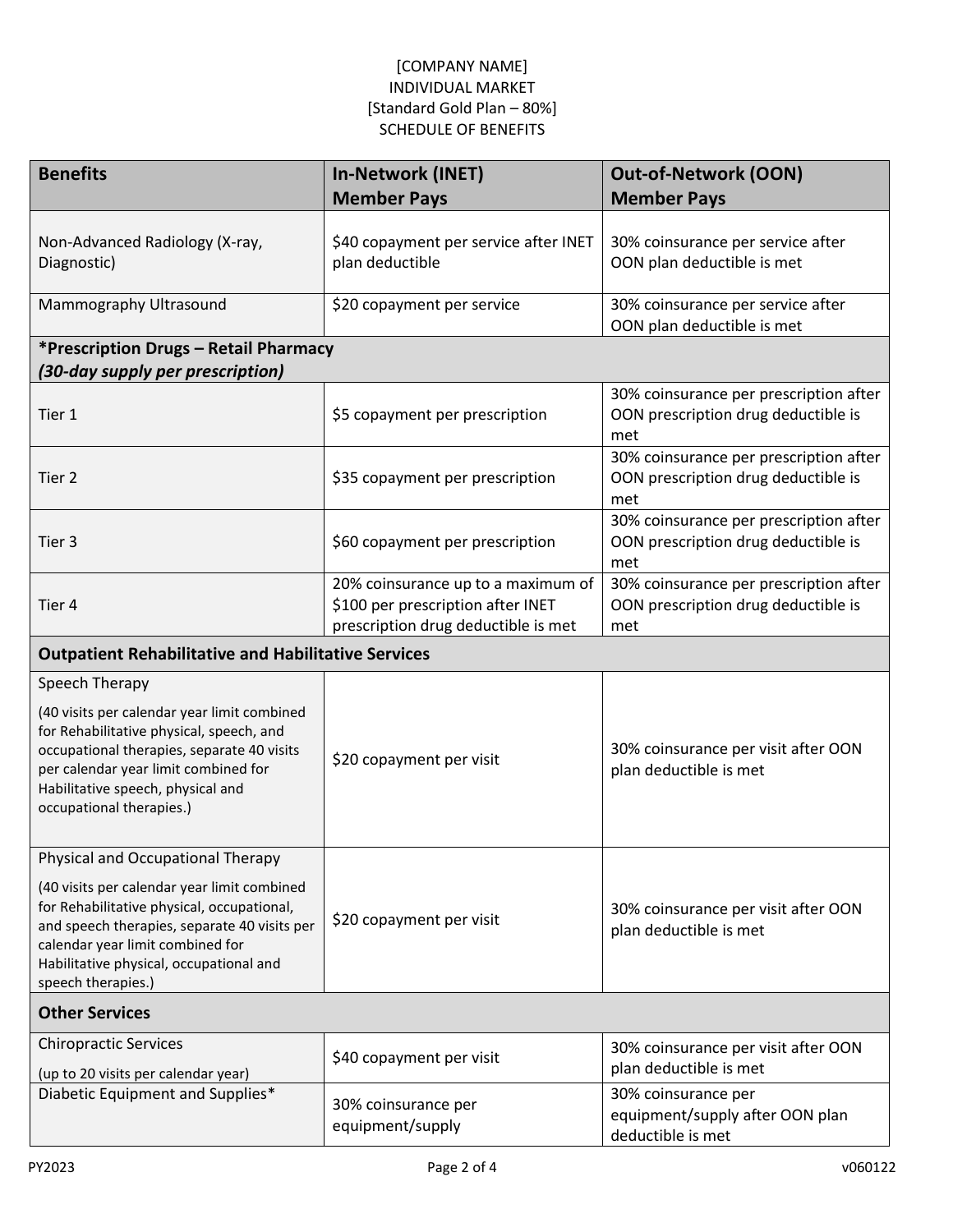| <b>Benefits</b>                                                                                                                                                                                                                                         | In-Network (INET)                                                                                                                                                                                                       | <b>Out-of-Network (OON)</b>                                                 |  |  |
|---------------------------------------------------------------------------------------------------------------------------------------------------------------------------------------------------------------------------------------------------------|-------------------------------------------------------------------------------------------------------------------------------------------------------------------------------------------------------------------------|-----------------------------------------------------------------------------|--|--|
|                                                                                                                                                                                                                                                         | <b>Member Pays</b>                                                                                                                                                                                                      | <b>Member Pays</b>                                                          |  |  |
| Durable Medical Equipment (DME)                                                                                                                                                                                                                         | 30% coinsurance per<br>equipment/supply                                                                                                                                                                                 | 30% coinsurance per<br>equipment/supply after OON plan<br>deductible is met |  |  |
| <b>Home Health Care Services</b><br>(up to 100 visits per calendar year)                                                                                                                                                                                | No Cost                                                                                                                                                                                                                 | 25% coinsurance per visit after<br>separate \$50 deductible is met          |  |  |
| Outpatient Services (in a hospital or<br>ambulatory facility)                                                                                                                                                                                           | \$500 copayment per visit after INET<br>plan deductible is met at an<br><b>Outpatient Hospital Facility</b><br>\$300 copayment per visit after INET<br>plan deductible is met at an<br><b>Ambulatory Surgery Center</b> | 30% coinsurance per visit after OON<br>plan deductible is met               |  |  |
| <b>Inpatient Hospital Services</b>                                                                                                                                                                                                                      |                                                                                                                                                                                                                         |                                                                             |  |  |
| <b>Inpatient Hospital Services (including</b><br>mental health, substance abuse,<br>maternity, hospice and skilled nursing<br>facility <sup>*</sup> and all IP settings)<br>"(skilled nursing facility stay is limited to 90<br>days per calendar year) | \$500 copayment per day to a<br>maximum of \$1,000 per admission<br>after INET plan deductible is met                                                                                                                   | 30% coinsurance per admission after<br>OON plan deductible is met           |  |  |
| <b>Emergency and Urgent Care</b>                                                                                                                                                                                                                        |                                                                                                                                                                                                                         |                                                                             |  |  |
| <b>Ambulance Services</b>                                                                                                                                                                                                                               | No Cost                                                                                                                                                                                                                 | No Cost                                                                     |  |  |
| <b>Emergency Room</b>                                                                                                                                                                                                                                   | \$400 copayment per visit                                                                                                                                                                                               | \$400 copayment per visit                                                   |  |  |
| <b>Urgent Care Centers</b>                                                                                                                                                                                                                              | \$50 copayment per visit                                                                                                                                                                                                | 30% coinsurance per visit after OON<br>plan deductible is met               |  |  |
| Pediatric Dental Care (for children under age 26)                                                                                                                                                                                                       |                                                                                                                                                                                                                         |                                                                             |  |  |
| Diagnostic & Preventive                                                                                                                                                                                                                                 | No Cost                                                                                                                                                                                                                 | 50% coinsurance per visit after OON<br>plan deductible is met               |  |  |
| <b>Basic Services</b>                                                                                                                                                                                                                                   | 20% coinsurance per visit                                                                                                                                                                                               | 50% coinsurance per visit after OON<br>plan deductible is met               |  |  |
| <b>Major Services</b>                                                                                                                                                                                                                                   | 40% coinsurance per visit                                                                                                                                                                                               | 50% coinsurance per visit after OON<br>plan deductible is met               |  |  |
| Orthodontia Services<br>(medically necessary only)                                                                                                                                                                                                      | 50% coinsurance per visit                                                                                                                                                                                               | 50% coinsurance per visit after OON<br>plan deductible is met               |  |  |